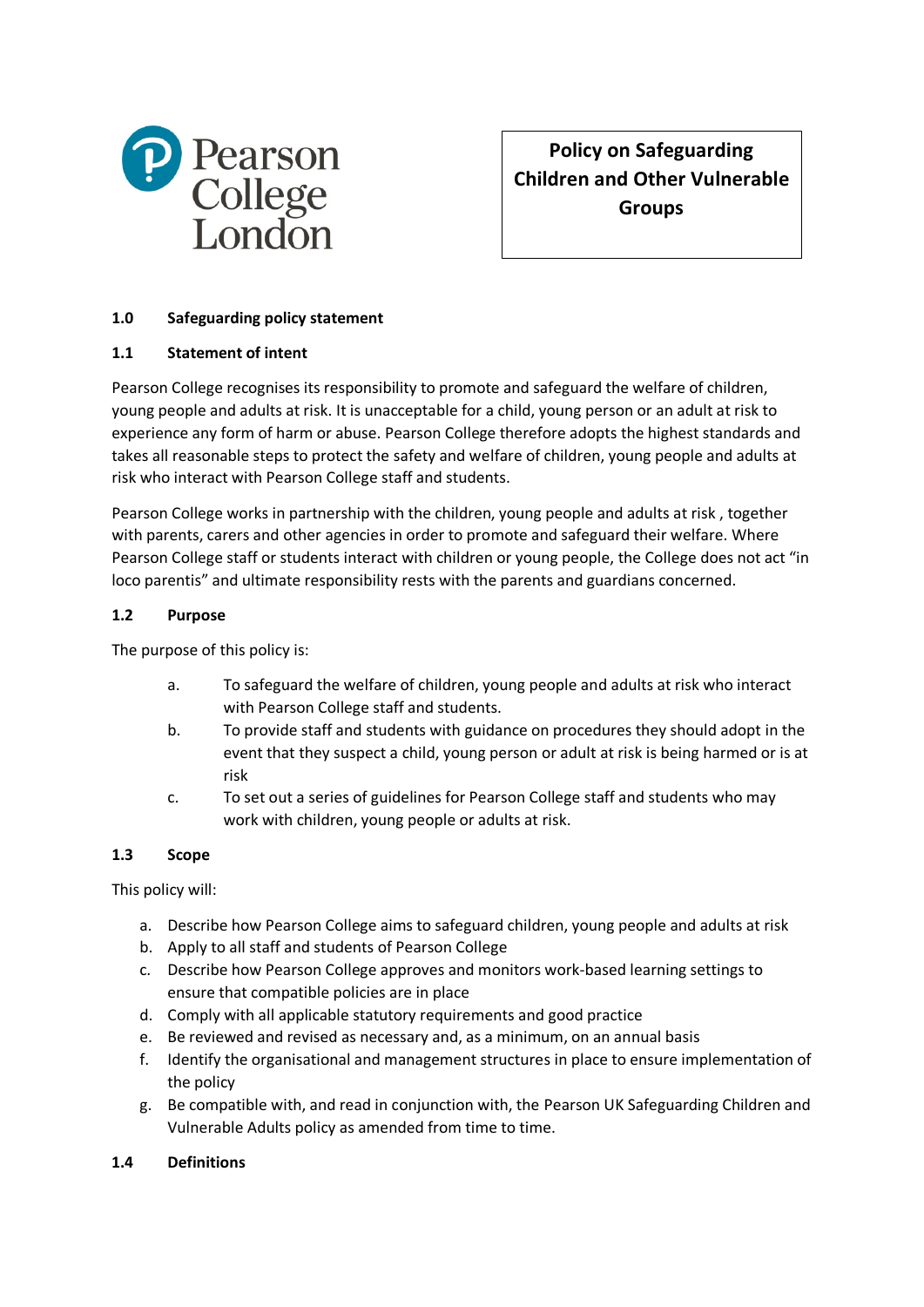The following definitions apply in this policy:

**Child** is a person who has not yet reached their 18th birthday

**Young person** is a person aged 16 or 17

**Adult at risk** describes an adult who is or may be in need of community care services by reason of mental or other disability, age or illness; and who is or may be unable to take care of him or herself, or unable to protect him or herself against significant harm or exploitation.

**Regulated Activity** is defined in Schedule 4 of the Safeguarding Vulnerable Groups Act 2006

#### **2.0 Aim and Principles**

The aim of this policy is:

- to identify those areas of activity where Pearson College staff and students may interact with children, young people and adults at risk
- to describe Pearson College's approach to safeguarding the welfare of these groups
- to set out a code of practice for staff and students
- to describe the organisational and management structure in place to implement this policy

This policy is based on the following principles:

- Identification, assessment and management of risk
- Safe recruitment, selection and development of staff and students
- The welfare of children, young people and adults at risk is paramount and individuals are treated with respect and dignity
- Roles and responsibilities for safeguarding are clearly identified
- Guidance, training and support is provided for staff and students who interact with children, young people and adults at risk
- Information about concerns is shared with appropriate individuals and agencies who need to know

# **3.0 Areas of Risk**

Pearson College is predominantly an adult community. It only admits students to its degree programmes and short courses who are under the age of eighteen at the date of enrolment in limited circumstances and after carrying out a full risk assessment. It does not itself carry out Regulated Activities in relation to children within the meaning of the Safeguarding of Vulnerable Groups Act 2006.

Nevertheless, there are certain activities carried out by Pearson College through which staff or students may be brought into contact with children, young people or adults at risk. The following is a non-exhaustive list of such activities:

- Enrolment of a limited number of young people on a higher education programme
- Saturday Club for 13-16 year olds
- Students on apprenticeships or work-based learning placements, which involve regulated activities with children, young people or adults
- Open days, applicant days and taster sessions on Pearson College premises
- Outreach activities undertaken by Pearson College staff or students at other premises, such as schools, colleges and recruitment fairs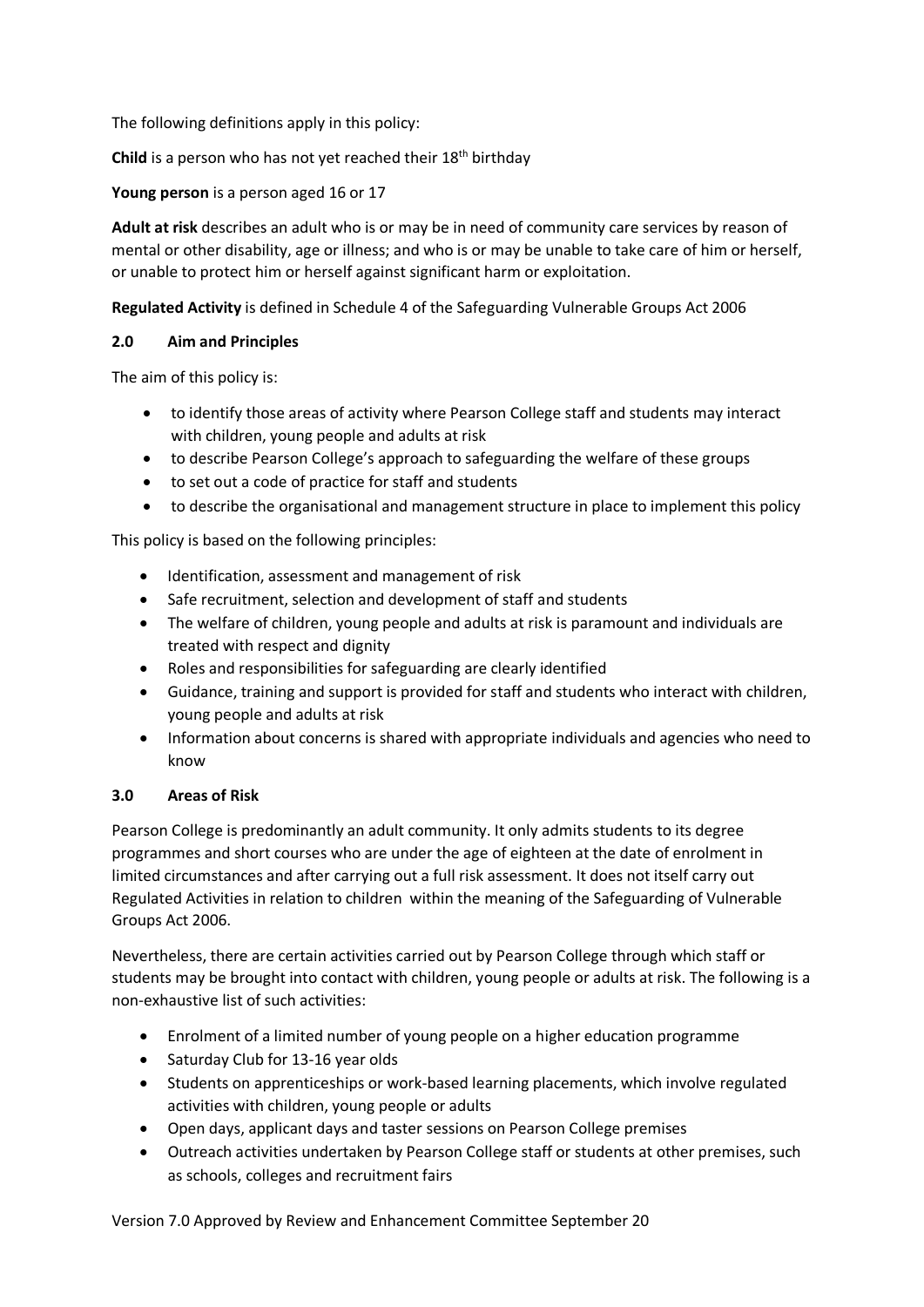- Young people carrying out work experience at Pearson College premises
- Young people employed by Pearson College
- Contact with children and young people via online events and social media

These areas of risk will be specifically reconsidered when this policy is reviewed, to ensure that it is current. It is recognised that, should the scope of the activities widen, significant amendments to this policy may be required.

# **4.0 Approach to safeguarding**

Pearson College's approach to safeguarding is based on six cornerstones:

- Risk assessment
- Admissions and employment procedures
- Approval and monitoring of work-based learning settings
- Dealing with disclosure, suspicions or allegations of abuse
- Training and support for staff and students
- A Code of Practice for Safeguarding

### **4.1 Risk assessment**

A risk assessment must, in the first instance, be authorised by the Deputy Vice-Principal (Academic Affairs) and then be carried out by the responsible manager for staff or students who are engaging, or intend to engage in, an activity which brings them into contact with children, young people or adults at risk.

The purpose of the risk assessment is to:

- Mitigate or remove any potential risks to the welfare of children, young people or adults at risk
- Serve as a prompt to consider alternative working practices
- Identify whether there is a statutory requirement for staff or students to have a current Disclosure and Barring Services (DBS) check
- Identify any training requirements for staff or students

It is specifically not intended that the requirement for a risk assessment should serve, in itself, to discourage activities involving children, young people or adults at risk.

The Guidance on DBS checks in Appendix 1 will be used to identify whether a DBS check is required. Where a risk assessment identifies that there is, or may be, a statutory requirement for staff or students to have a current DBS check, the responsible manager will report to the Deputy Vice-Principal (Academic Affairs) for consideration and decision. The Deputy Vice-Principal (Academic Affairs) will follow the procedure set out in Appendix 2. The activity concerned will not take place until the procedure in Appendix 2 is complete.

# **4.2 Admissions and employment procedures**

# **4.2.1 Employment**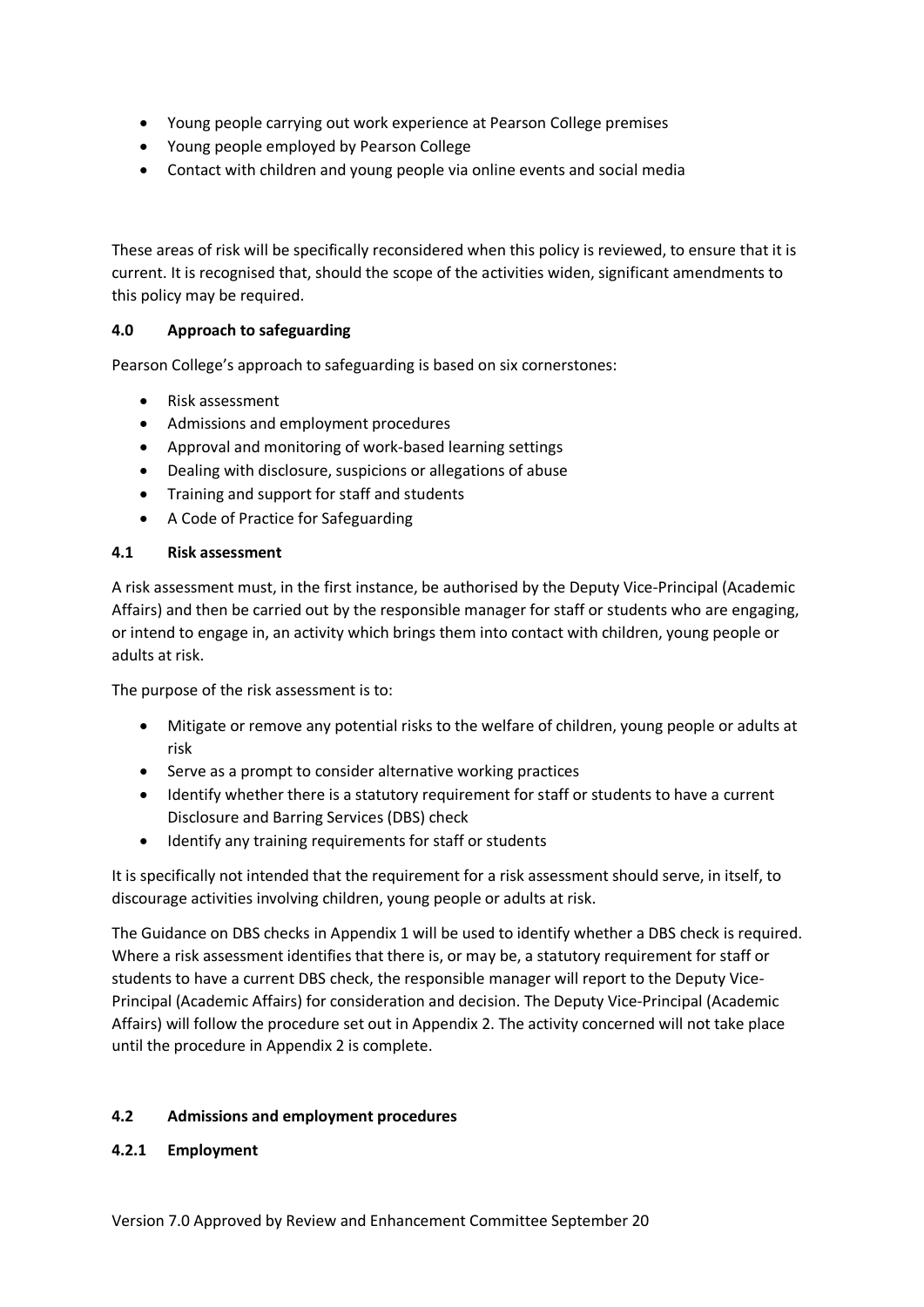Pearson College does not require applicants for employment at Pearson College to submit a DBS disclosure as a matter of course. This policy is based on the scope of Pearson College's activities which do not include Regulated Activities, save for:

- the provision of a Counselling service;
- work-based learning placements, in which the DBS disclosures will be made by the Employer (see section 4.3 below).

Pearson College takes reasonable steps to ensure that it does not employ anyone who may pose a risk to children, young people or adults at risk. These steps include:

- Checking a full employment history covering the previous five years of all job applicants post-offer but prior to starting employment
- Disclosure of any unspent convictions
- Checking evidence of identity
- Checking evidence of qualifications

# **4.2.2 Admissions**

Pearson College does not admit students who are under the age of seventeen at enrolment. Applications from potential students for credit-bearing higher education programmes who will be seventeen at enrolment will be subject to a risk assessment and such students will be admitted, provided the Candidate Review Panel, chaired by the Deputy Vice-Principal (Academic Affairs), is satisfied that any risk to the safeguarding of the student can be minimised.

Students on certain programmes may be required to undertake work-based learning placements within settings where students will carry out Regulated Activities. It is a condition of students' admission to the programme and placement that their employer certifies that an enhanced and barring DBS check has been carried out and that the student is fit to work with vulnerable groups. These situations are dealt with under section 4.3 below.

# **4.3 Approval and monitoring of work-based learning placements**

Pearson College approves and monitors all work-based learning placements which are a creditbearing, integrated part of its programmes, including apprenticeship schemes. The process for approval and monitoring of placements which are part of a degree programme is documented as part of the programme validation for relevant programmes and forms part of the Definitive Course Documentation. On apprenticeship schemes, the process is dealt with as part of the due diligence requirements for new employers. This process will include consideration of whether students will be coming into contact with children, young people or adults at risk in the course of their placement or apprenticeship. If the answer to this question is "yes", then the approval and monitoring process will include a risk assessment as set out in section 4.1 above.

A work-based learning placement which involves students carrying out Regulated Activities will only be approved where it is part of an apprenticeship and whose employer, as a condition of admission, has certified that the students have had a suitable DBS check and are fit to work with vulnerable groups. Full details of the DBS disclosure policy can be found in Appendix 3.

In addition, the approval and monitoring of work-based learning placements and apprenticeships will include the following:

• The Employer must have a Safeguarding Policy, which must be compatible with this policy.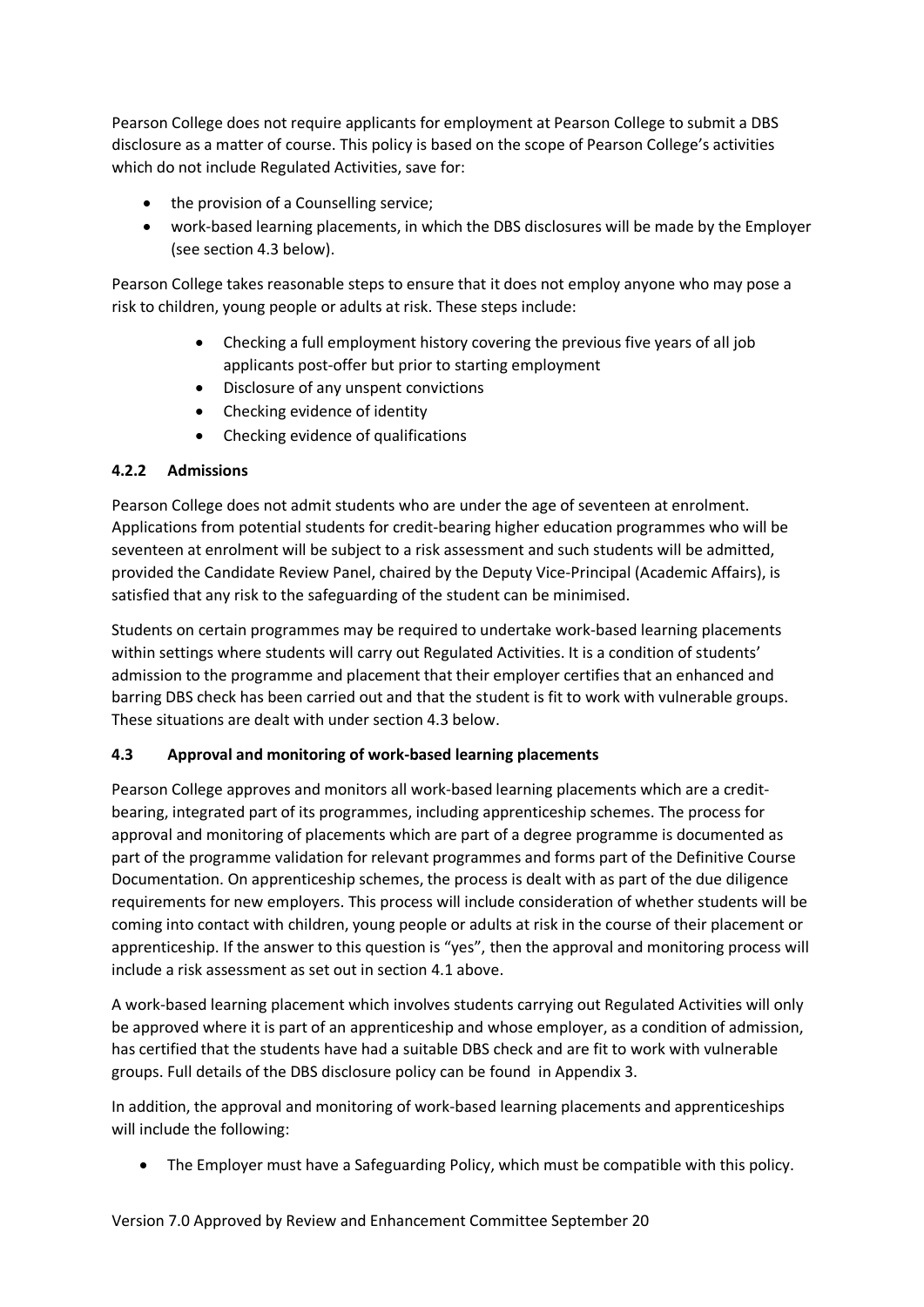- The Employer must have a procedure whereby students on placement are able to report any concerns he/she has that a child, young person or adult at risk may be being harmed or is at risk of harm (often included within a "Cause for Concern" procedure).
- Students on work-based learning placements must be made aware of Pearson College's Safeguarding Policy (i.e. this policy), the Code of Practice in Appendix 5 and, in particular, be aware of section 4.4 below on Dealing with disclosure, suspicions or allegations of abuse.

# **4.4 Dealing with disclosure, suspicions or allegations of abuse**

Concerns for the welfare of children, young people and adults at risk can take a variety of forms and arise in a range of settings. Possible examples include:

- Pearson College staff or students participating in a school outreach event may observe signs of abuse or be given information by a child which could be a disclosure of abuse.
- Pearson College students on a work-based learning placement may observe abusive behaviour by a colleague or third party at their workplace.

Pearson College staff or students who have concerns about a disclosure, suspicion or allegation that a child, young person or adult at risk is being harmed or is at risk of harm, must report their concerns.

In most cases, staff and students should initially discuss their concerns with their manager or the manager responsible for the event or activity in which the concern arose. Staff are referred to the procedures set out in Section 1 of the Safeguarding Children and Vulnerable Adults Policy (see Appendix 4) which must be followed. For the purpose of this policy the Deputy Vice-Principal (Academic Affairs) is the Safeguarding Coordinator for Pearson College.

Where students are on a work-based learning placement or apprenticeship, they should report their concern using the procedure of the employer. The employer will usually be best placed to investigate and act upon the concerns in a timely fashion. However, in exceptional cases, students may report such concerns to the Deputy Vice-Principal (Academic Affairs).

# **4.5 Training and support**

All Pearson College staff are made aware of the Pearson College Safeguarding Policy as part of their induction training.

Pearson College staff and students who are identified as requiring safeguarding training as part of a risk assessment (see section 4.1 above) will be required to undertake suitable training, for example the Pearson Education Ltd Safeguarding Course.

Where a report is made to the Deputy Vice-Principal (Academic Affairs) (see section 4.4) and the member of staff or student concerned requests support, this will be made available via the Pearson College counselling service for students and the Pearson Education Occupational Health Service for staff.

Pearson College staff or students who have questions or suggestions about this policy should contact the Deputy Vice-Principal (Academic Affairs).

# **4.6 Code of Practice on Safeguarding**

The Pearson College Code of Practice on Safeguarding is at Appendix 5. All Pearson College staff and students are made aware of this policy and are expected to comply with it.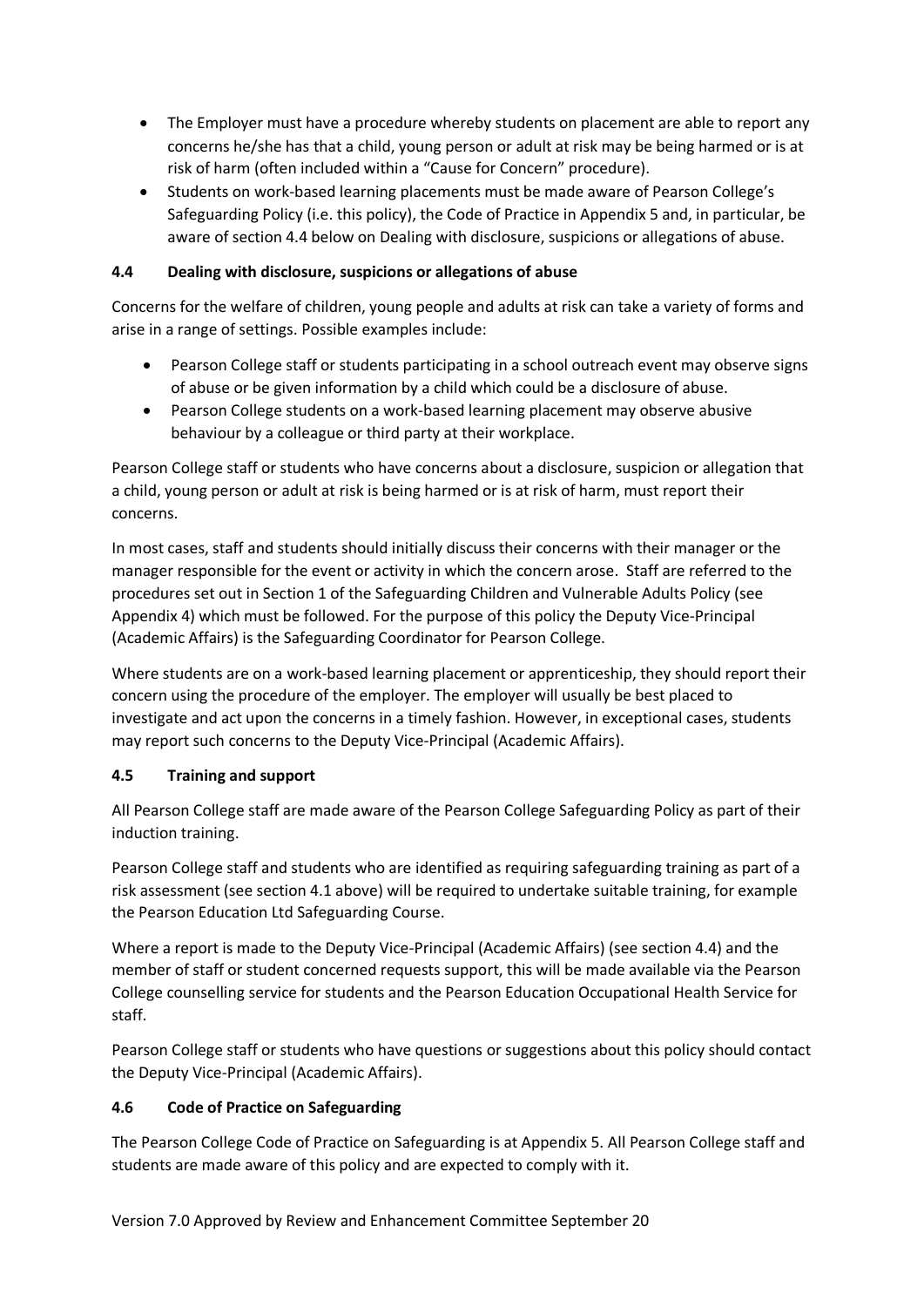#### **5.0 Roles and responsibilities**

The **Principal** of Pearson College has overall responsibility for the implementation of this policy.

The **Deputy Vice-Principal (Academic Affairs)** is responsible for

- ensuring that this policy is kept up to date and reviewed at least annually and disseminating this policy among relevant Pearson College staff and students.
- following the procedure set out in Appendix 2 which applies where a risk assessment identifies that a proposed activity may be a Regulated Activity.
- Acting upon reports made under section 4.5.
- Fulfilling the responsibilities of **Safeguarding Coordinator** within the meaning of the Pearson Safeguarding and Protection Policy.

The Pearson **Global Safeguarding Officer** is responsible for providing advice to Pearson College on its safeguarding policies and procedure and ensuring that they are compatible with current legislation and the policies and procedures of Pearson Education Ltd and its parent company.

**Managers** who organise events and activities which involve, or may involve, children, young people or adults at risk are responsible for carrying out and acting upon risk assessments.

The **Contracts and Compliance Manager** is responsible for overseeing the due diligence and approval of work-based learning placements.

**Programme leaders** of programmes incorporating credit-bearing work-based learning are responsible for monitoring and reporting on work-based learning placements.

The **Pearson Education Ltd** Human Resources Managers are responsible for ensuring that preemployment checks are carried out.

**All Pearson College staff and students** are responsible for abiding by the Code of Practice (see Appendix 5) and for reporting concerns to the Deputy Vice-Principal (Academic Affairs).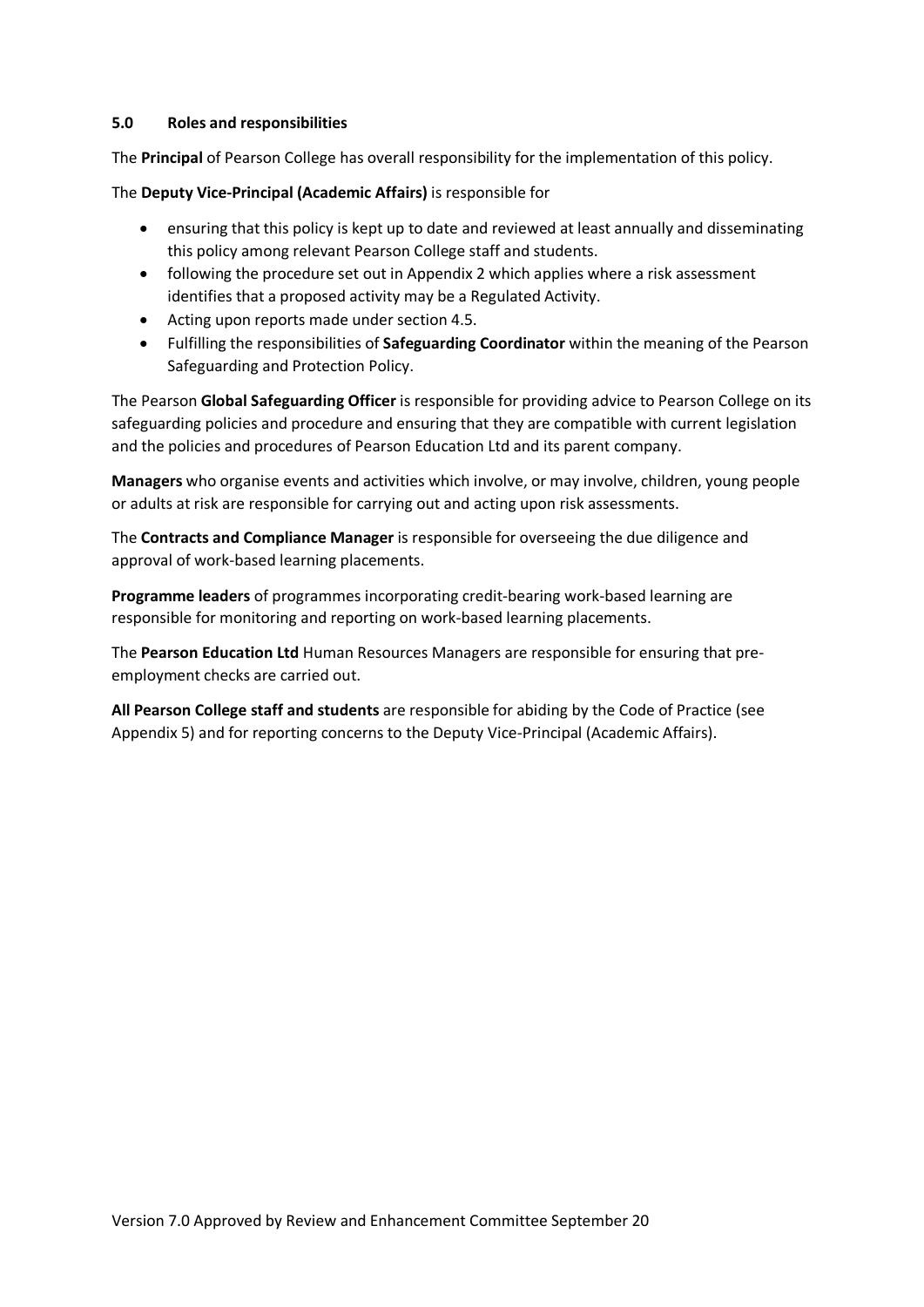### **Appendix 1: Guidance on DBS checks**

This Appendix comprises **Guidance** only and is not a substitute for legal advice. In cases of doubt, staff or students should consult the Deputy Vice-Principal (Academic Affairs) who will consult the Global Safeguarding Officer and/or the Pearson Legal Department for advice in appropriate circumstances.

The Rehabilitation of Offenders Act 1974 (ROA) provides that certain convictions become "spent" after a period of time. Where convictions are spent, it is unlawful for employers to require employees or applicants to disclose details of these convictions as a condition of employment. However, certain posts (both paid and voluntary) involve positions of trust or working with vulnerable groups and these require applicants to undergo a check with the Disclosure and Barring Service (DBS). Such posts are exempt from the ROA.

A member of staff or student will be required to undergo an enhanced DBS disclosure check which includes a barred list check, where s/he will be working in Regulated Activity with vulnerable groups as defined by the Safeguarding Vulnerable Groups Act 2006.

### **Regulated Activity for children**

Regulated Activity for children is:

- Unsupervised activities *on a frequent basis* including teaching, training or instruction; care or supervision; advice or guidance on well being; or driving a vehicle for children.
- Work in a 'specified place' *on a frequent basis* with opportunity for contact including: schools, children's homes, childcare premises. This does not include work by supervised volunteers.
- Relevant personal care, for example washing or dressing; or health care by or supervised by a professional. This activity does not need to meet the frequency threshold.
- Registered childminding; and foster-carers. This activity does not need to meet the frequency threshold.

'Frequent' is once a week or more on an ongoing basis or four or more times in a single month or overnight (between 2am and 6am).

Frequent activity only applies where they take place in a single specified place e.g. visits to the same school. If activity is in a number of 'specified places (e.g. schools), but is infrequently in each, a DBS check will not be required even if the totality of work carried out in the various settings is frequent.

# **Regulated Activity for Adults**

Staff and managers of staff providing the following activities will be conducting regulated activity:

- Health care any health care professional providing health care to an adult or anyone who provides health care to an adult under the supervision of a health care professional. This includes the provision of counselling.
- Personal care providing physical assistance, supervision or advice in relation to activities including eating and washing.
- Social care
- Assistance with cash, bills or shopping
- Assistance in the conduct of a person's own affairs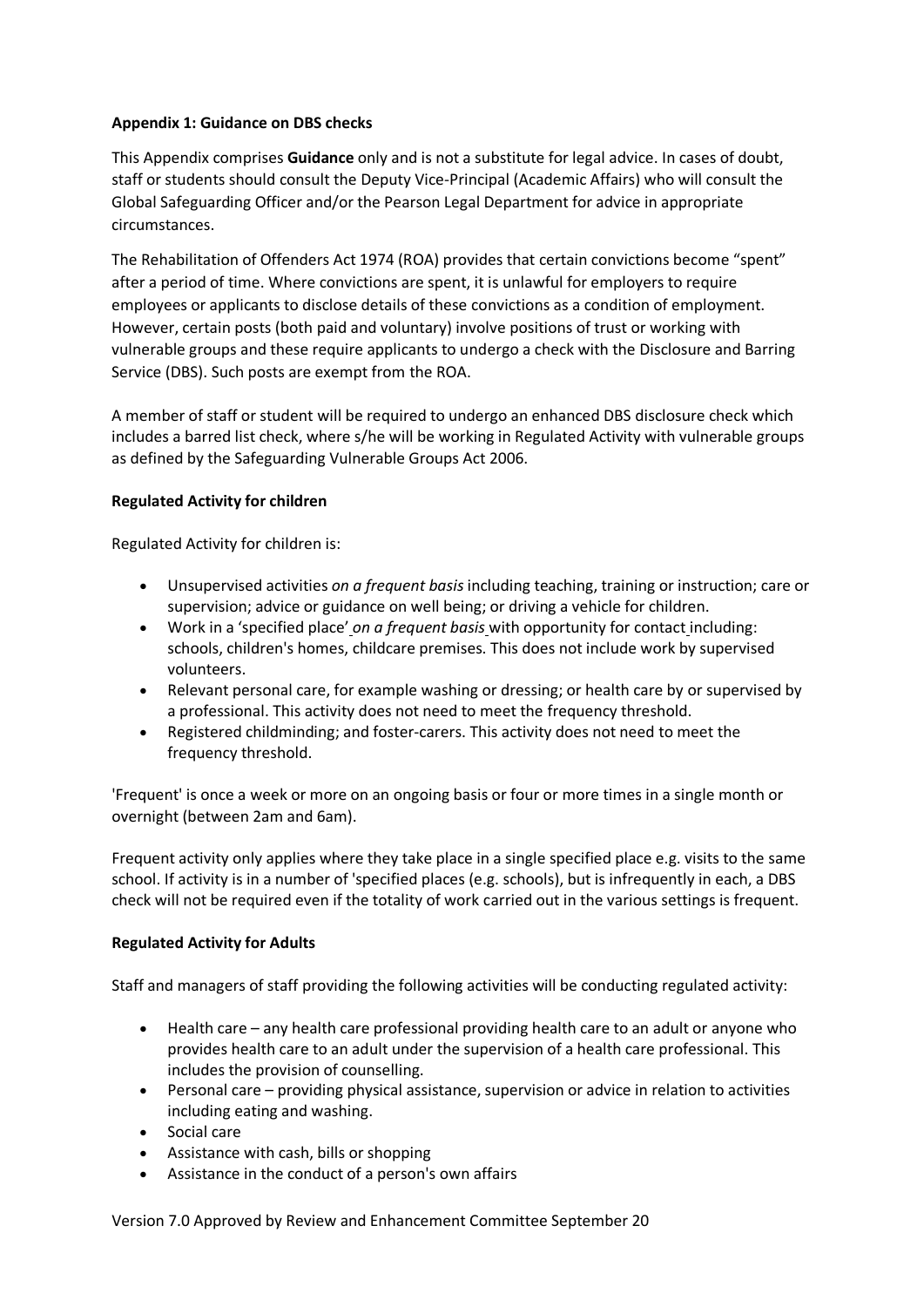• Transporting an adult because of their age, disability or illness to or from their home and a place where they will receive health care, personal care or social care.

#### **Exemptions**

There are certain activities which would otherwise be regarded as "regulated" but are exempt from the requirement for a DBS check. These include:

#### *Under-18s in higher education*

Individuals who are involved in the teaching, training and instruction or care and supervision of under-18s in higher education will not be required to have DBS checks. This exemption will only come into effect when the institution has undertaken a risk assessment and put in place suitable arrangements in the light of the result of the risk assessment e.g. restriction of one-to-one contact with the child.

#### *Students aged 18 or over who work with students under 18*

Adult students are not carrying out Regulated Activity if they live and work alongside younger students (known as the "peer exemption"). This exemption does not cover students who interact with children in another context (e.g. as part of a work-based learning placement).

#### *Children and young people in the workplace*

Teaching and training, care and supervision, advice and guidance and medical treatment provided as part of the employment of a child or young person (which may be part of their learning or in a work experience situation) is not Regulated Activity if carried out by a person for whom arrangements do not exist principally for that purpose. It is therefore not necessary for Pearson College staff or students to have DBS checks purely because they are working alongside or supervising children or young people who are also employed or on work experience. However, a risk assessment will be required.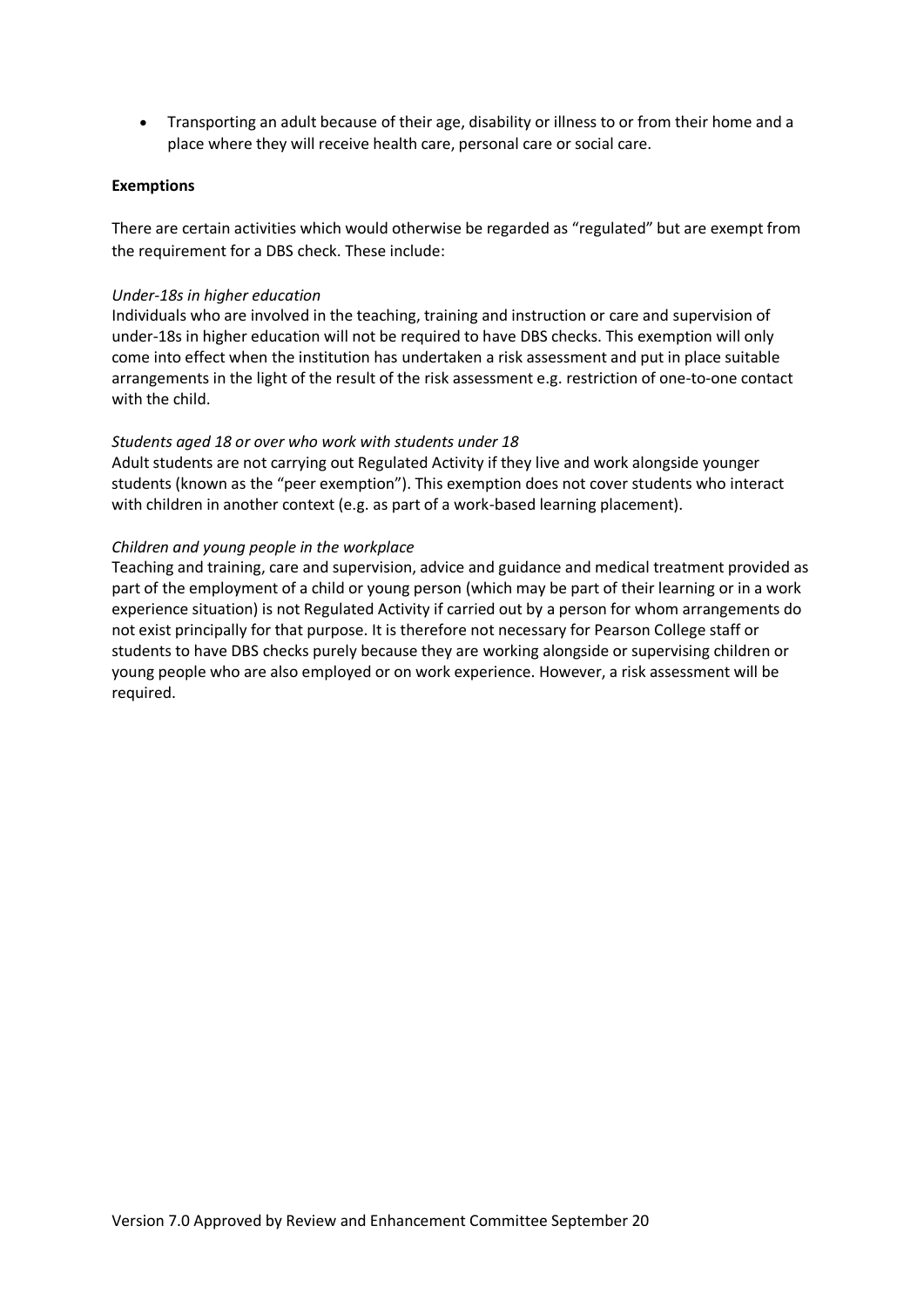

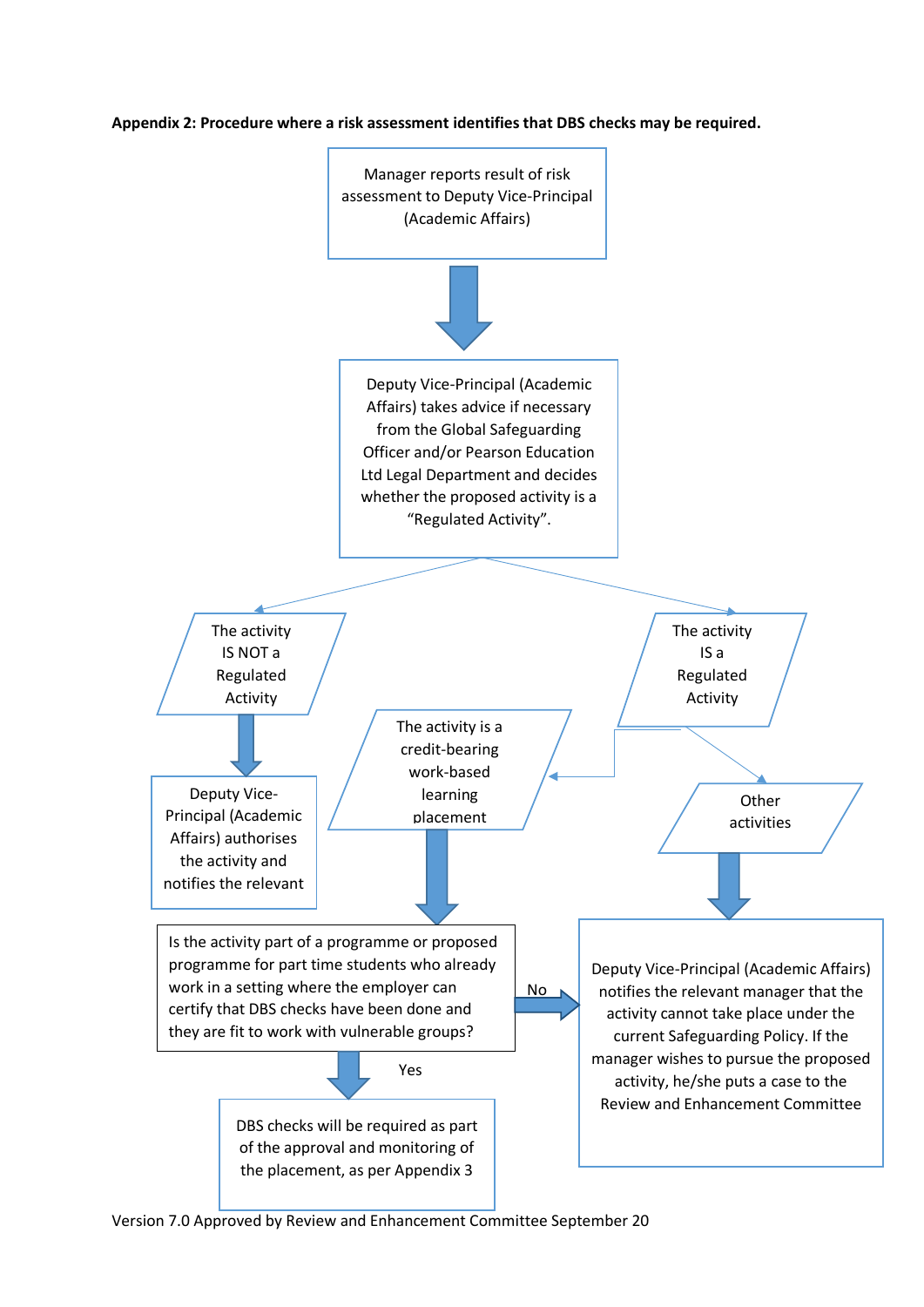# **Appendix 3: DBS disclosure policy**

Pearson College is not registered for the purpose of DBS checks. Pearson College's activities do not include Regulated Activities, save for the Counselling Service and to the extent that students on certain programmes may carry out Regulated Activities on work-based learning placements. It is a condition of students' admission to such placements that the Employer Partner certifies that they are fit to work with vulnerable groups and that a DBS check has been carried out. This DBS disclosure policy applies to these programmes.

### **Admissions**

As part of the admissions procedure, the Employer Partner will be asked to submit a certificate confirming:

- The identity of the student
- Date of DBS check (which must be less than one year prior to the date of enrolment)
- Nature of DBS check (which must be enhanced and barring)
- Number of DBS check
- That the student is fit to work with vulnerable groups

Students may not be admitted to the programme without this certificate. This information will be kept centrally in the Pearson College Registry.

The application form and programme information on the Pearson College website will specify that it is a condition of admission to the programme that employers certify that a suitable DBS check has been carried out and that the applicant is fit to work with vulnerable groups.

#### **Renewal of DBS checks**

DBS checks are required to be conducted or updated on an annual basis. Employer Partners must have a system in place to ensure that their employees who are also students at Pearson College undergo a further DBS check on an annual basis (or use the update service) and send an updated certificate to the Pearson College Registry on a rolling basis.

# **Approval of Employer Partners**

Pearson College is committed to ensuring that its admissions policies are fair and that students are not discriminated against unfairly as a result of an irrelevant factor, including an irrelevant conviction. Pearson College relies upon its Employer Partners to certify whether a student is fit to work with vulnerable groups and therefore will ensure, as part of the approval and monitoring of Employer Partners, that Employer Partners have a fair process for making these determinations.

It is recognised that such decisions are a matter of judgment and that each individual case is different and must be determined on its merits. It is not therefore possible to set out predetermined criteria for these decisions. Instead, Pearson College will ensure that Employer Partners have a fair and transparent process for handling DBS disclosure information and for making decisions where entries are disclosed, including the following:

- Due regard is given to the DBS Code of Practice which is made available to applicants on request
- Decisions are made fairly and applicants are given an opportunity to make representations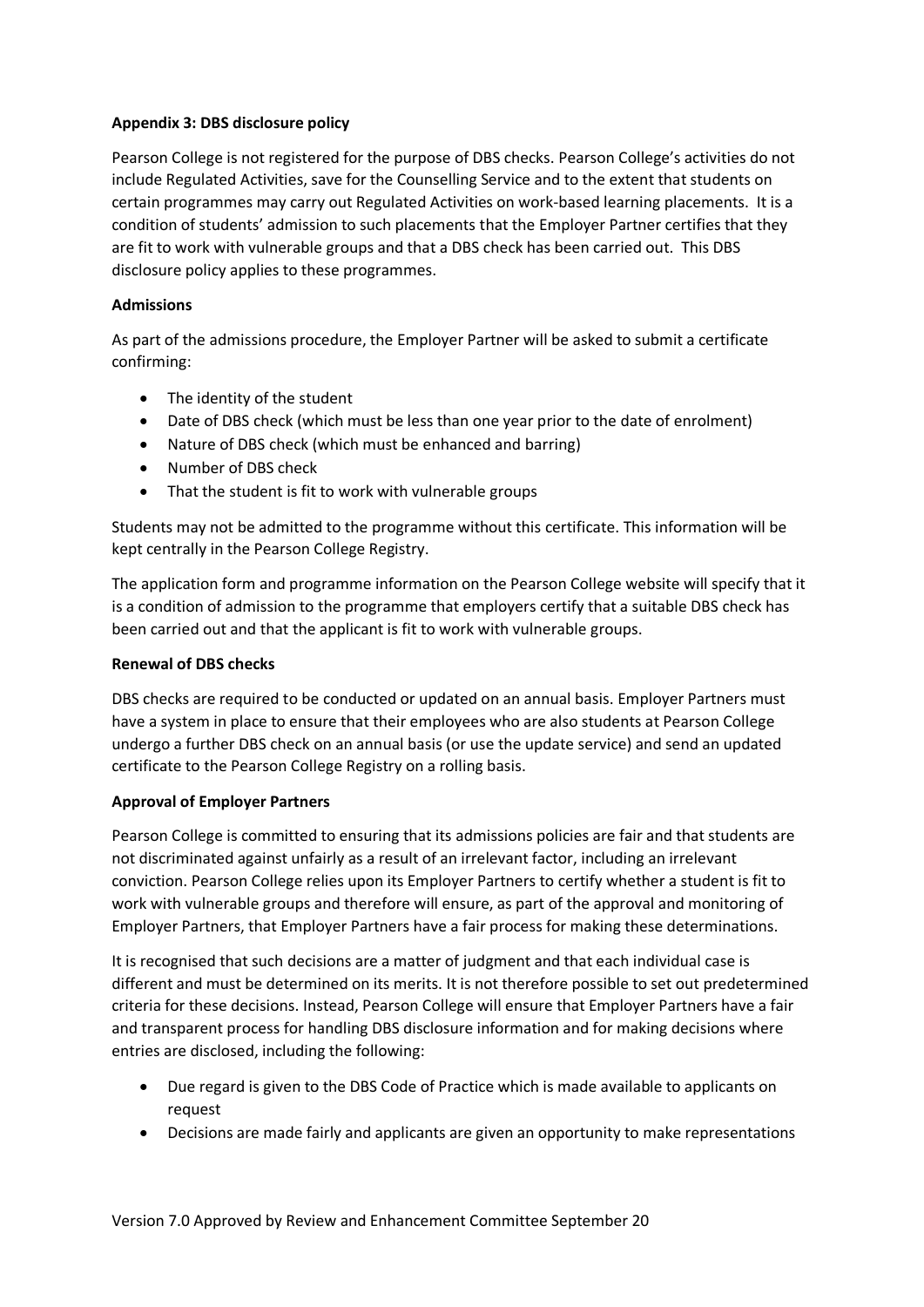- A criminal record does not, per se, mean that an applicant is unfit to work with vulnerable groups. It will be a matter of judgment in each case. Due consideration will be made to the specific conviction, with reference to:
	- o The nature of the original offence
	- o The number of offences disclosed
	- o When the offence/s were committed
	- o Any mitigating circumstances
	- o Any aggravating circumstances
	- o The applicant's subsequent behaviour and attitude to the offending
	- o The applicant's openness about the conviction, including whether s/he disclosed the existence of the conviction voluntarily
- An unfavourable decision is discussed with the applicant/student and support offered
- All disclosure information is stored securely and only accessible to staff members who need to know in order to perform their duties.
- Disclosure information is handled, retained and destroyed in accordance with the requirements of the DBS Code of Practice.
- The Employer Partner will fund all DBS checks and updates.

# **Specialist or additional placements**

Most work-based learning placements take place within workplaces of the Employer Partner. Where students attend specialist or additional placements with other employers, it is necessary to confirm to those employers that students are fit to work with vulnerable groups. This is the responsibility of the Employer Partner, who will, prior to the commencement of the placement, send relevant employer a certificate stating:

- The identity of the student
- Date of DBS check (which must be less than one year prior to the date of enrolment)
- Nature of DBS check (which must be enhanced and barring)
- Number of DBS check
- That the student is fit to work with vulnerable groups

# **Review of this policy**

This policy will be reviewed at least once a year.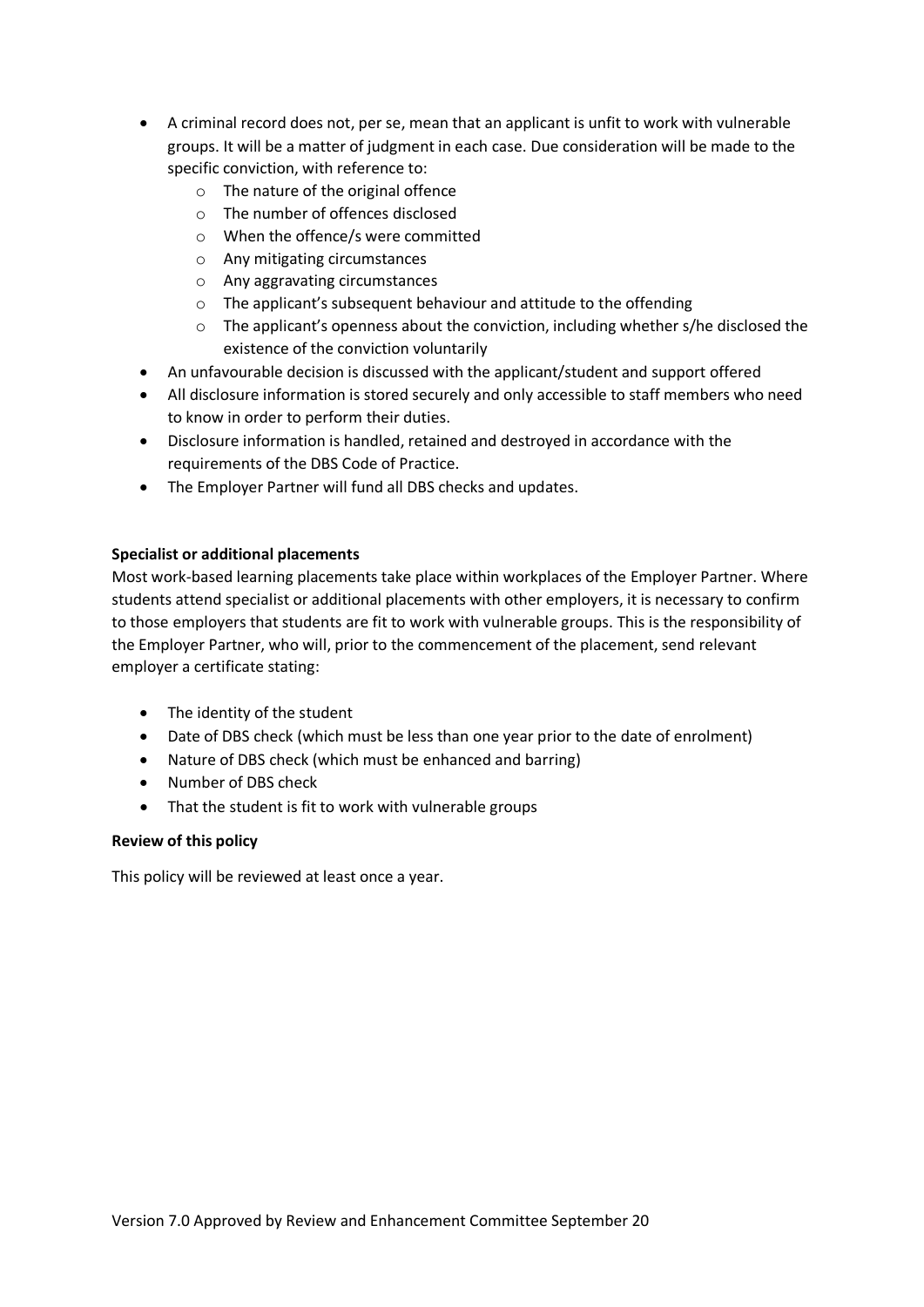**Appendix 4: Pearson Education Safeguarding Children and Vulnerable Adults Policy**



# **Safeguarding children and vulnerable adults' policy**

**For use by Pearson staff, Associates, contractors, suppliers and centres working with children and vulnerable adults**

# **Who and what is this policy for:**

All Pearson staff follow the Pearson's global [Safeguarding Learners Policy.](https://neo.pearson.com/docs/DOC-620134-safeguarding-policies) In addition to this some departments need individual policies to meet with specific local requirements. This is a policy for UKmanaged qualifications offered by Pearson Education Limited which includes but is not limited to Pearson Edexcel qualifications, BTEC qualifications and Apprenticeships.

It does not cover the delivery of qualifications and tests at Pearson Vue or Pearson College which follows the Pearson global safeguarding learners' policy.

This policy explains how anyone can raise safeguarding concerns with us and how we will manage those concerns.

**April 2019 version 6**

**Ratified by PUKLT June 2019**

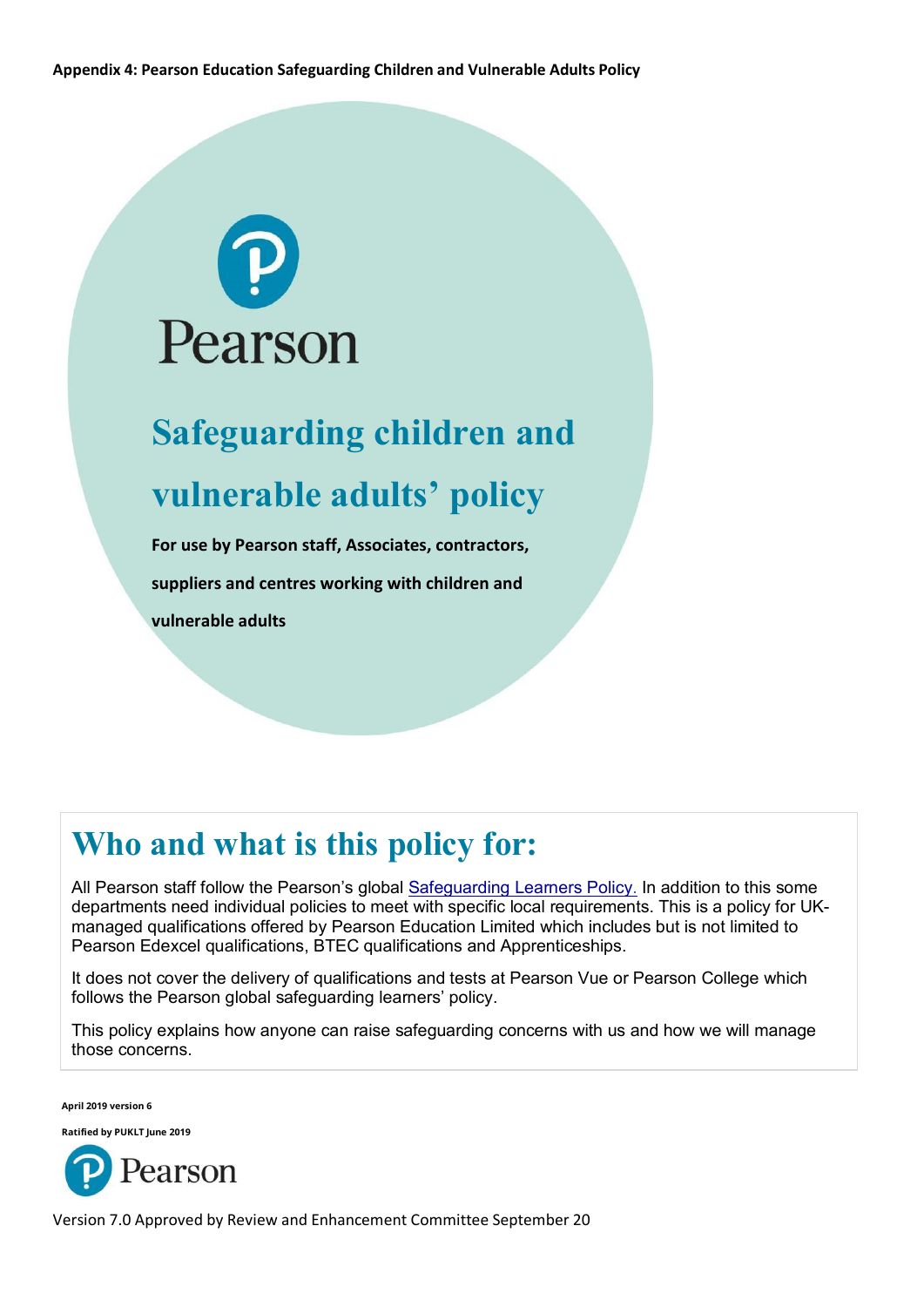# **Pearson Education Ltd – Our Mission and Values**

Welcome to Pearson, the world's learning company. We have a simple mission: to help people make more of their lives through learning. Whether it's at home, in the classroom or in the workplace, learning is the key to improving our life chances. We are the UK's largest awarding body and we are regulated by Ofqual (England), SQA Accreditation (Scotland), CCEA Regulation (Northern Ireland) and Qualifications Wales (Wales). We offer academic and vocational qualifications that are globally recognised and benchmarked, with educational excellence rooted in names like Edexcel, BTEC, and LCCI.

Our regulatory policies are integral to our approach and articulate in a consistent way how we meet regulatory requirements. These policies are designed to support centres and learners with the design, delivery and award of Pearson qualifications and services.

# **Contents**

**Safeguarding children and vulnerable adults policy**

Owner Pearson UK Safeguarding Officer Authorised by Responsible Officer

April 2019 version 6 DCL 1: Public Ratified by PUKLT June 2019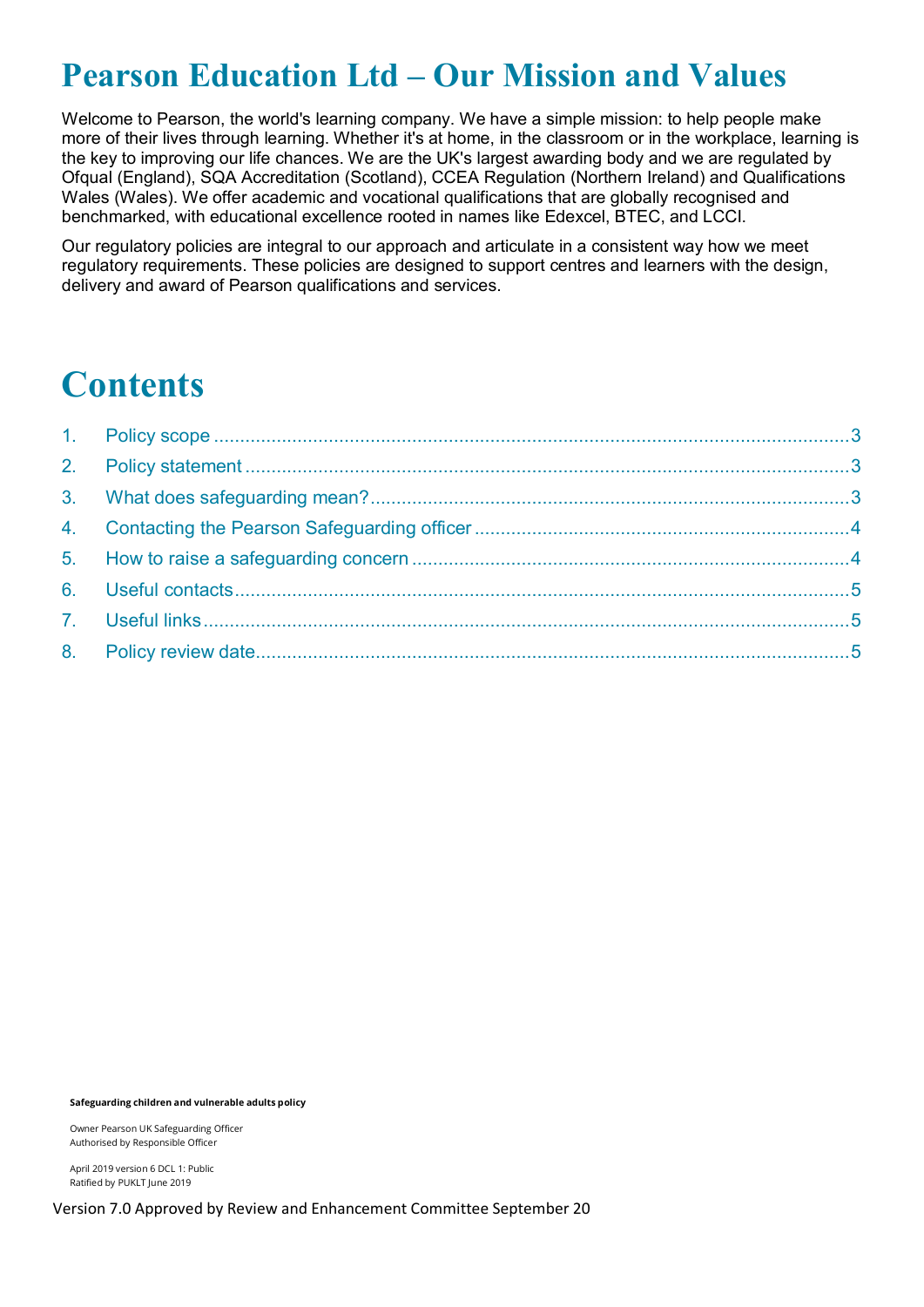# <span id="page-13-0"></span>**1.** Policy scope

- **1.1** This policy relates to all situations in both the UK and internationally, including online interaction, in which Pearson staff, Associates, contractors, suppliers and centres come into contact with children and vulnerable adults.
	- A child is a person under the age of 18.
	- A vulnerable adult can be defined as an individual aged 18+ who may need care services because of mental or other disability, age or illness. For these reasons, the individual may need safeguarding services to protect them against significant harm or exploitation.

# <span id="page-13-1"></span>**2.** Policy statement

- **2.1** In several of our activities, particularly relating to education, we may have contact with those who are vulnerable, perhaps because of their age, physical or mental ability or ill health. This policy provides help and guidance so that we act prudently to ensure the safeguarding of children and vulnerable adults.
- **2.2** Our staff, including Associates, contractors and suppliers instructed by and acting on our behalf should not have any unsupervised contact with children or vulnerable adults during visits to centres or in any other situation as part of their work for us. This applies to staff taking part in our sponsored voluntary schemes involving contact with children and vulnerable adults, for example Book Time.
- **2.3** Our staff receive training in safeguarding in their induction and are given refresher training when safeguarding training is updated.
- **2.4** Pearson and our subsidiary companies recruit and appoint staff or contractors who are deemed suitable to work with children and vulnerable adults, based on their declarations of unspent and exempt convictions. We would not knowingly place an employee in a position that caused them to be in contact with children where the employee was unsuitable to work with children, young people or vulnerable adults.

# <span id="page-13-2"></span>**3.** What does safeguarding mean?

- **3.1** The Department for Education (DfE) 'Keeping children safe in education' guidance, Part 1, describes safeguarding as including:
	- Protecting children from maltreatment; preventing impairment of children's health or development
	- Where a child is suffering significant harm, or is likely to do so, action should be taken to protect that child. Action should also be taken to promote the welfare of a child in need of additional support, even if they are not suffering harm or are at immediate risk.
- **3.2** The Counter-Terrorism and Security Act 2015 is included within the scope of this policy which is about preventing people from being drawn into radicalisation, it states:

Section 26 of the Counter-Terrorism and Security Act 2015 (the Act) places a duty on certain bodies ("specified authorities" listed in Schedule 6 to the Act), in the exercise of their functions, to have "due regard to the need to prevent people from being drawn into terrorism". This guidance is issued under section 29 of the Act. The Act states that the authorities subject to the provisions must have regard to this guidance when carrying out the duty.

**Safeguarding children and vulnerable adults policy**

Owner Pearson UK Safeguarding Officer Authorised by Responsible Officer

April 2019 version 6 DCL 1: Public Ratified by PUKLT June 2019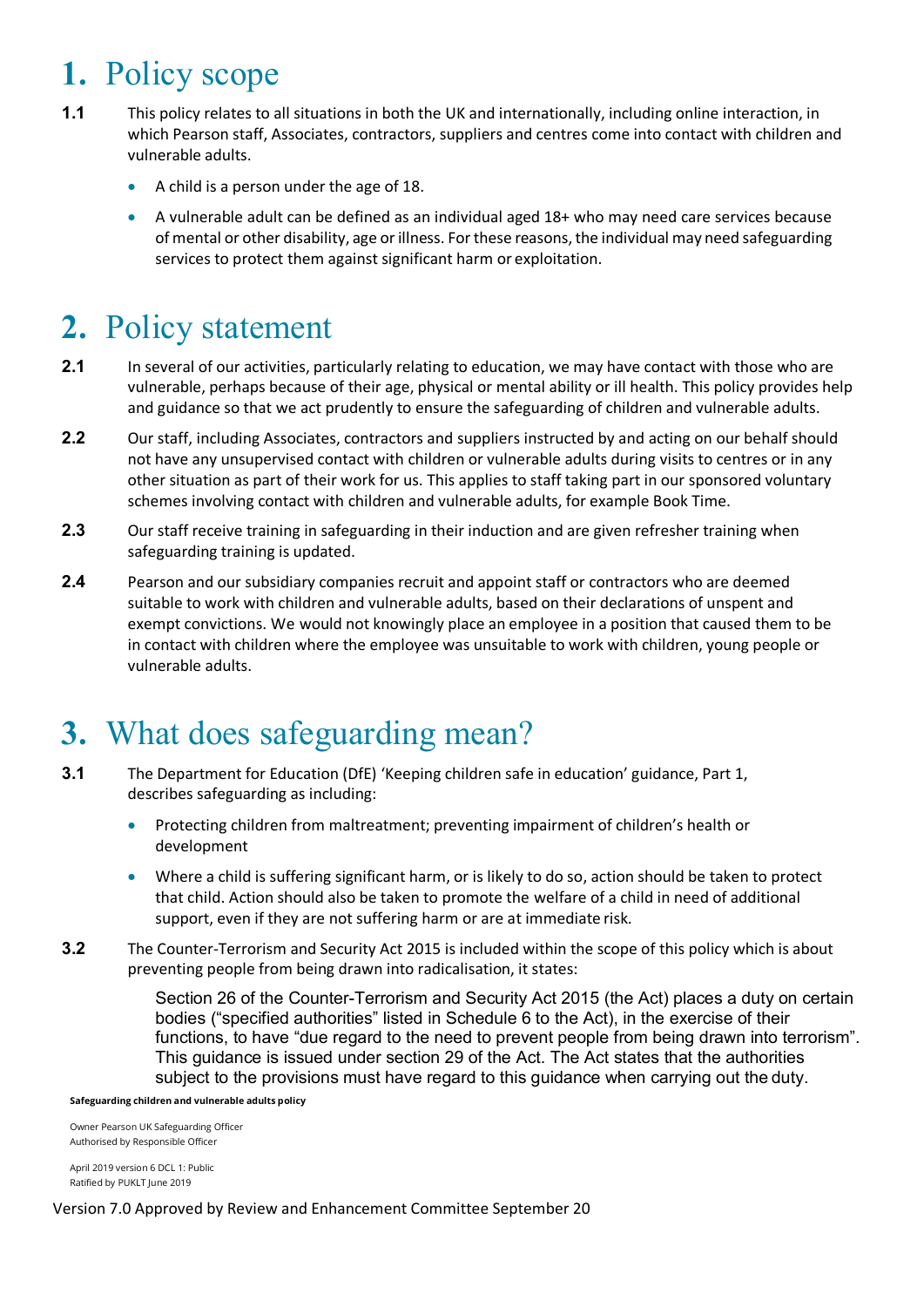# <span id="page-14-0"></span>**4.** Contacting the Pearson Safeguarding officer

**4.1** You can contact the Pearson Education Ltd Safeguarding Officer for Children and Vulnerable Adults using the following details:

Safeguarding Officer for Children and Vulnerable Adults 80 Strand London WC2R 0RL Tel: 020 7010 2895 Mobile: 07880 081180 [safeguarding@pearson.com](mailto:safeguarding@pearson.com)

# <span id="page-14-1"></span>**5.** How to raise a safeguarding concern

- **5.1** You may have a concern about a child or vulnerable adult because of learner or candidate work you have seen, reports that you have received, information you have been given or an incident or behaviour you have seen. The contact or information you have may be from direct or online contact. The concern may be that the individual is at risk of harm from others or from themselves. Sometimes you might not have much information and might worry about raising a concern as a result. However, the safest option is to always report any safeguarding concerns as soon as you can.
- **5.2** Contact the Safeguarding Officer, mainly using the email address [safeguarding@pearson.com,](mailto:safeguarding@pearson.com) to raise your safeguarding concerns. You may also use the contact details outlined in section4.1.
- **5.3** You should include as much detail as possible, including your name and position, the nature of your concerns and the evidence that gave rise to your concerns. If you are an Associate raising a concern based on a disclosure in an exam paper please include the document identification number of the paper.
- **5.4** The Safeguarding Officer will consider any report, seeking legal advice where necessary, andwill act, which may involve referral of the incident to the appropriate authorities, within 24hours.
- **5.5** The Safeguarding Officer will let you know that action has been taken but cannot discuss the incident further, except for clarification. If any Associates have any concerns about the action being taken they can raise it with the Pearson Associate Management team.
- **5.6** Support will be made available if a disclosing member of staff is distressed by an incident or the reporting of it.
- **5.7** All sensitive information is kept secure, including dates and details of the referral, the feedback received, the procedures followed and the outcome of advice given by Social Services, as appropriate.

**Safeguarding children and vulnerable adults policy**

Owner Pearson UK Safeguarding Officer Authorised by Responsible Officer

April 2019 version 6 DCL 1: Public Ratified by PUKLT June 2019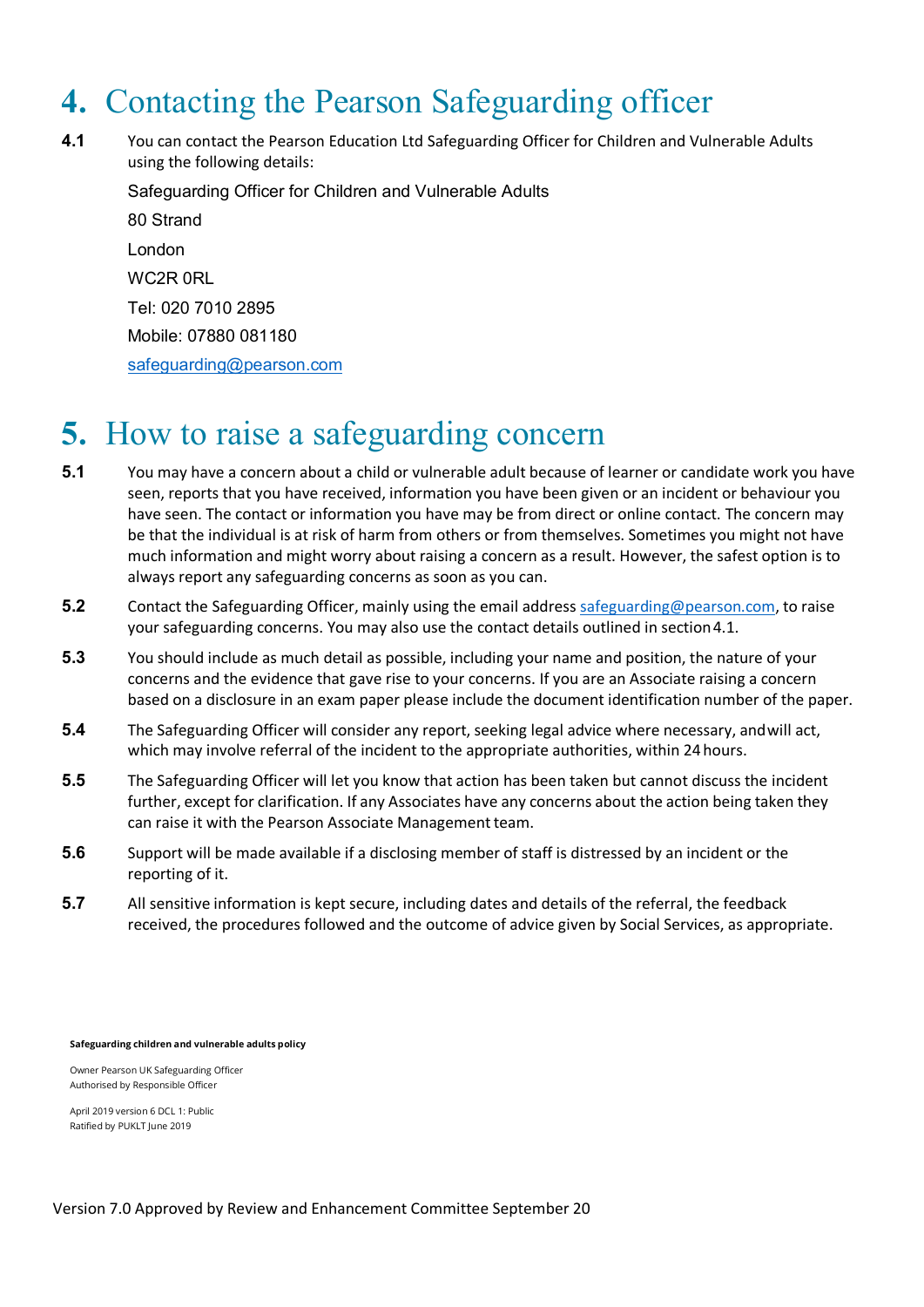# <span id="page-15-0"></span>**6.** Useful contacts

| <b>NSPCC</b>                                                     | 0808 800 5000       | www.nspcc.org.uk                                        |
|------------------------------------------------------------------|---------------------|---------------------------------------------------------|
| ChildLine                                                        | 0800 1111           | www.childline.org.uk                                    |
| <b>Child Exploitation and Online</b><br><b>Protection Centre</b> | +44 (0)870 000 3344 | http://ceop.police.uk/                                  |
| The National Children's Bureau                                   | 020 7843 6000       | http://www.ncb.org.uk                                   |
| <b>Disclosure and Barring Service</b>                            | 08718 727 800       | http://www.disclosuresdbs.co.<br>uk/                    |
| <b>Churches Child Protection Advisory</b><br>Service             | 0845 120 4550       | http://www.ccpas.co.uk/                                 |
| Ofsted                                                           | 0300 123 1231       | https://www.gov.uk/governme<br>nt/o rganisations/ofsted |
| <b>Disability Rights UK</b>                                      | 020 7250 8181       | http://www.disabilityrightsuk.or<br>$\mathbf{q}$        |
| <b>MENCAP</b>                                                    | 020 7454 0454       | http://www.mencap.org.uk/                               |
| Respond                                                          | 0207 383 0700       | http://www.respond.org.uk/                              |

# <span id="page-15-1"></span>**7.** Useful links

| Children, Schools and Families Act 2010 (England & Wales)                       |
|---------------------------------------------------------------------------------|
| Co-operating to safeguard children (NI, 2015)                                   |
| National guidance for child protection in Scotland 2014 (Scotland)              |
| Safeguarding Vulnerable Groups Act 2006 (UK)                                    |
| Working together to safeguard children (DfE, England, March 2015)               |
| <b>Churches Child Protection Advisory Service</b>                               |
| What to do if you're worried a child is being abused (DfE, England, March 2015) |
| JCQ Principles for safeguarding children and vulnerable adults                  |
|                                                                                 |

# <span id="page-15-2"></span>**8.** Policy review date

**8.1** This policy will be reviewed in April 2020.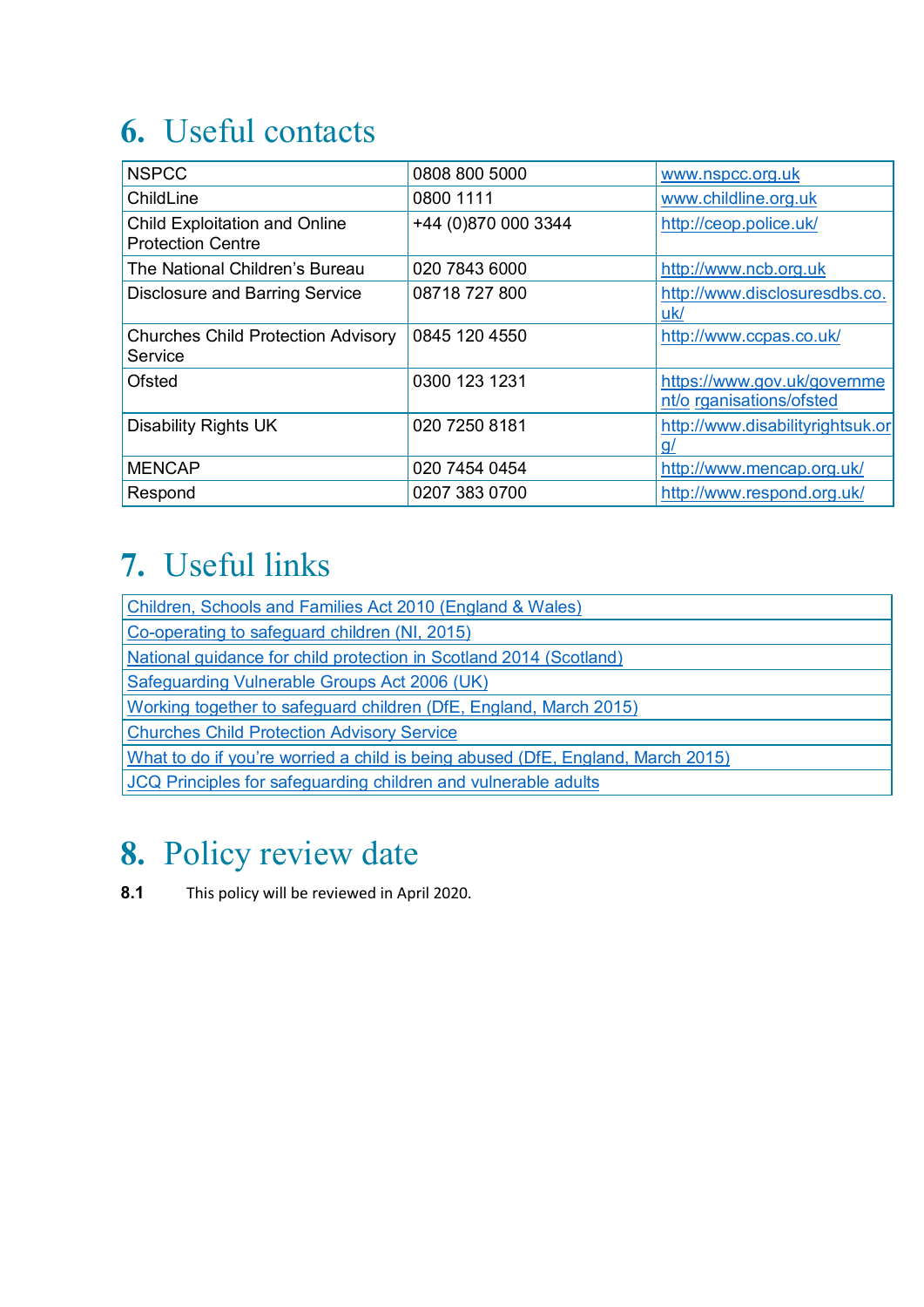# **Appendix 5: Code of Practice on Safeguarding Children and Vulnerable Adults**

The following Code of Practice applies to all Pearson College staff and students who come into contact with children or adults at risk, whether acting in a paid or unpaid capacity. A "child" is any person under the age of 18. All staff and students are also required to read and observe the Pearson Education Safeguarding Children and Vulnerable Adults Policy (Appendix 4)

- Read the Pearson College Policy on Safeguarding and ensure that you are aware of your responsibilities.
- Read the Pearson Education Safeguarding Children and Vulnerable Adults Policy and ensure that you are aware of your responsibilities.
- Participate in the training available to you to support you in your work with vulnerable groups.
- Be aware of regulated activities, as defined in the Safeguarding Vulnerable Groups Act 2006, and ensure that you do not inadvertently participate in such activities.
- Maintain a professional attitude and demeanour when communicating with children, whether in person or via any medium, including digital social media.
- Do not exchange personal contact details with children or accept friend requests on social media
- Treat all individuals with dignity and respect.
- Never behave in a bullying, harassing, aggressive, abusive or discriminatory manner.
- Do not stand aside if you observe any bullying or inappropriate behaviour by others.
- Avoid unnecessary physical contact.
- Avoid taking children alone in a vehicle on journeys, however short.
- If you find you are in a situation where you are alone with a child wherever practicable make sure that others can clearly observe you.
- Do not develop close personal relationships with children in relation to whom you are in a position of trust.
- Do not make sexual, suggestive or inappropriate remarks to or about members of vulnerable groups, even in fun, as this could be misinterpreted.
- If a member of a vulnerable group reports any abuse or inappropriate behaviour, you should report this immediately following the procedure set out in the Pearson College Policy on Safeguarding.
- The duty to report applies equally to complaints or accusations of historic, and not just recent, abuse/inappropriate behaviour.
- If you are the recipient of any complaint or accusation from a member of a vulnerable group, it is important to listen without making or implying any judgement as to the truth of the complaint or accusation.
- If a member of a vulnerable group makes a complaint, or if there are other reasons for suspecting abuse, you should not attempt to investigate this yourself, but should report your concerns following the Pearson College Policy on Safeguarding.
- Remember that those who abuse members of vulnerable groups can be of any age (even other members of vulnerable groups), gender, ethnic background or class, and it is important not to allow personal preconceptions about people to prevent appropriate action taking place.